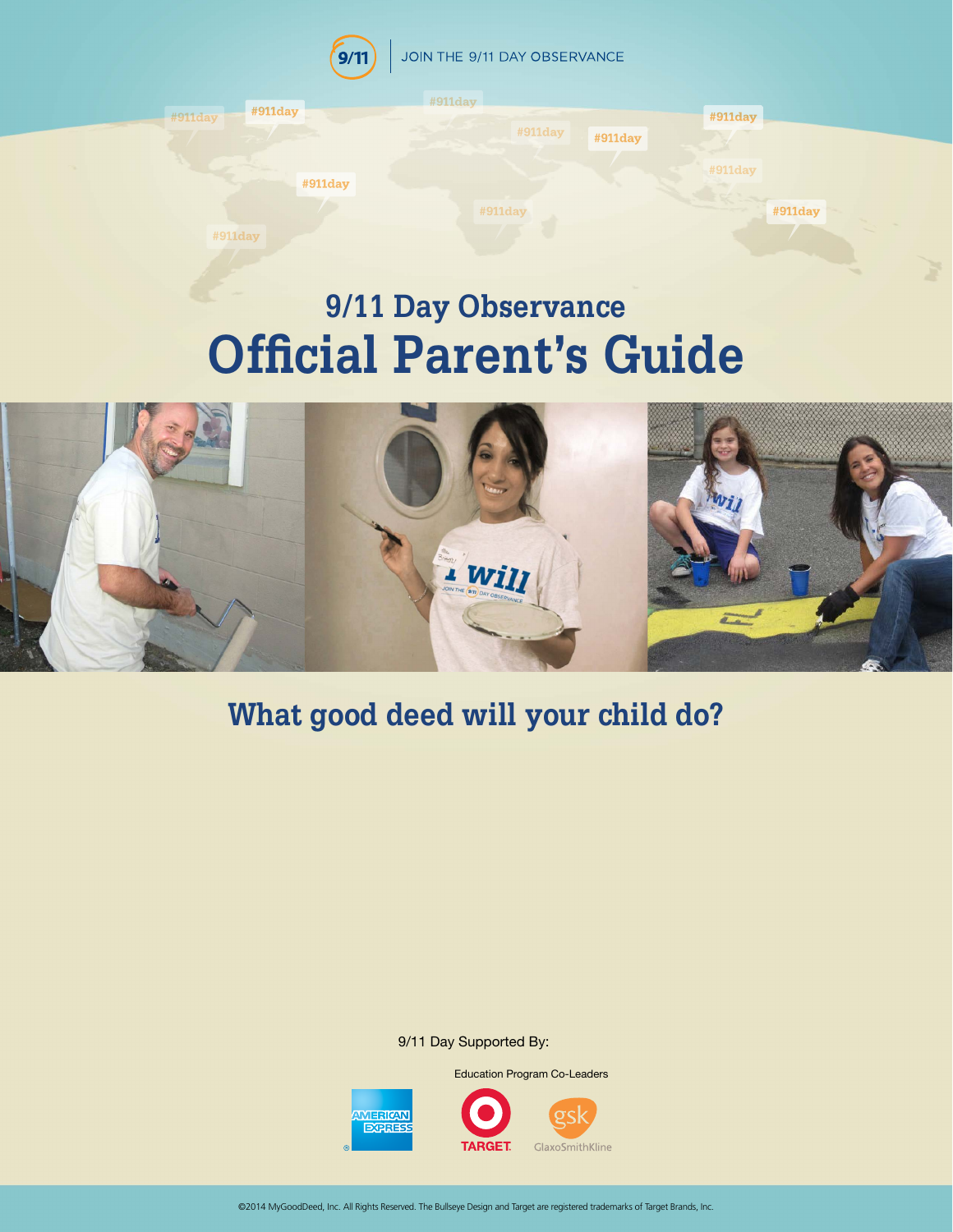### Dear Friends and Family Members,

September 11 is now an officially designated federal day of service and remembrance. Our class plans to participate this year by thinking up good deeds or service projects we can do together. We'd like to invite you to help as well.

Please take a moment to talk with your child about a good deed they could do for 9/11. Then if possible, consider creating a good deed on behalf of your family. You may also want to visit 911day.org, the official nonprofit website of the 9/11 Day Observance, and share your family's good deed with others. This website is operated by MyGoodDeed, the nonprofit that helped establish September 11 as a National Day of Service and Remembrance. There is no cost or obligation for your family to support this activity, you are not required to make any type of financial donation, and all contact information provided on the website will never be shared.

By joining us in observing 9/11 in this way, you can help all of us create a wonderful and lasting tribute, and participate in 9/11 in a positive and constructive way. Please be sure to share your family's good deed on Twitter and Facebook, hashtag #911Day.

Sincerely,

(Teacher Name)

\_\_\_\_\_\_\_\_\_\_\_\_\_\_\_\_\_\_\_\_\_\_\_\_\_\_\_\_\_\_\_\_\_\_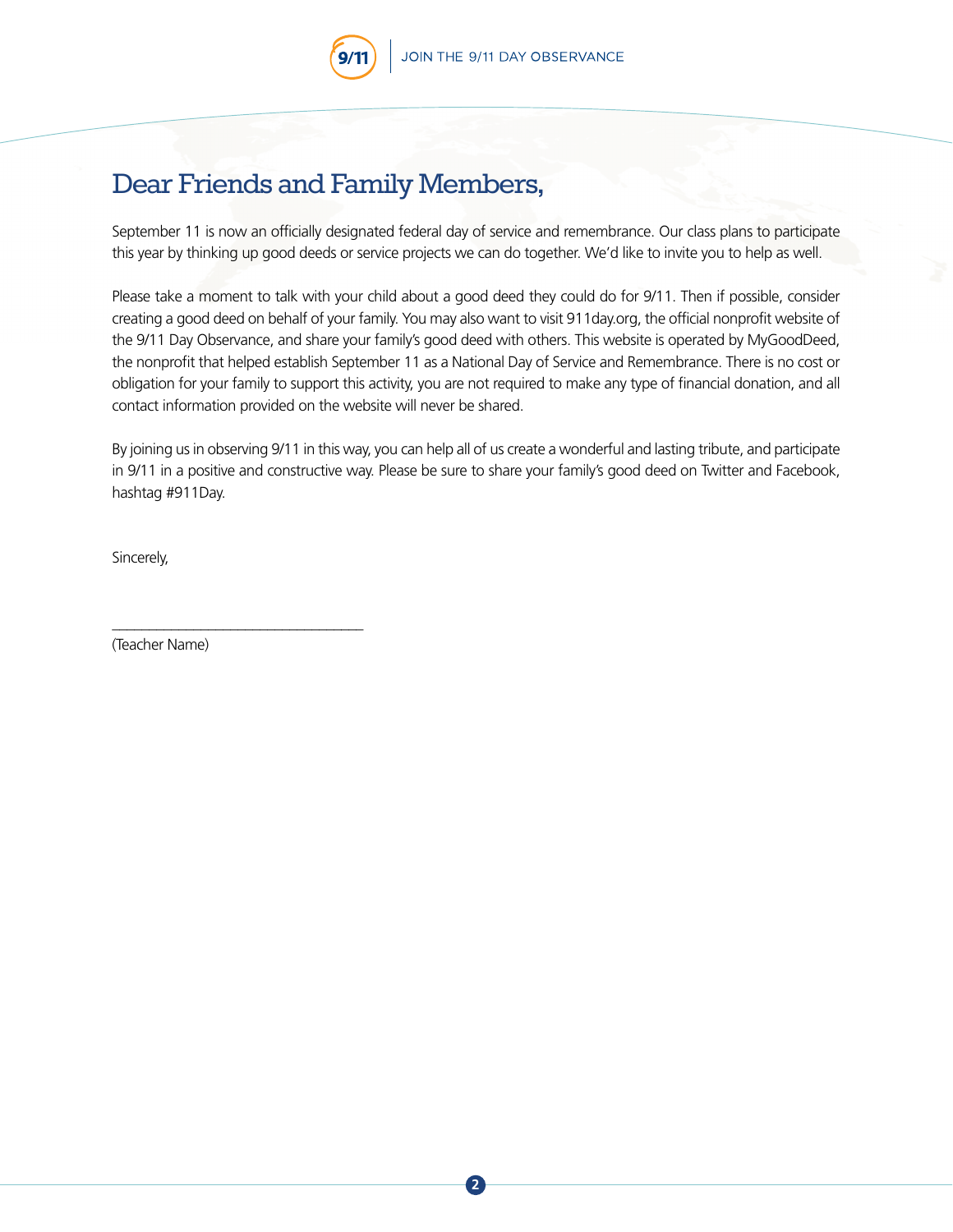## **Join us in observing this September 11 as a day of good deeds and charitable service**

This September 11, please join many families that will be taking time out of their busy schedules to adopt charities, volunteer, donate, or engage in other good deeds to help others.

Good deeds are things every one of us can do. There are hundreds of choices. Children can make their beds, do the dishes, or clean their rooms. Parents can donate clothes or other items to local charities, volunteer to work in the classroom, purchase needed school supplies, or spend special time with their families. It's up to you to decide.

So what will your family do?

#### Here are three simple ways to get involved:

- **1.** Visit [911day.org](http://911day.org) and learn more about this inspiring observance. Talk with your family about why this is important, and then come up with a good deed your family or child will perform in observance of 9/11.
- **2.** Consider spending time on 9/11, or the weekend before, volunteering or engaging in a community service project with your family. It can be lots of fun, and a great way to teach your children about the importance of setting aside time to help others in your community. You can:
	- Donate gently worn clothes or eyeglasses
- Visit an animal shelter Donate books and toys to a local shelter
- Clean up a neighborhood playground, beach, or park
- for a local youth group
- Collect sports equipment donations Create homemade gifts or baked items for a local fire station, or drop off flowers

 If you are not sure what to do, check with your local community organizations, schools, and faith groups to see if they have any plans or ideas for 9/11.

**3.** Share your good deed plans at [911day.org](http://911day.org) as well as on Twitter and Facebook, hashtage #911Day. Each year tens of thousands of individuals post their good deeds on the website for people to read, and even dedicate them to first responders, military veterans and those lost on 9/11.

#### September 11 National Day of Service and Remembrance

Did you know that 9/11 is now an official National Day of Service and Remembrance under federal law? Go to 911day.org to make your pledge to do a good deed for 9/11 this year. You can also download toolkits that provide ideas on how to create a service project.

Visit [911day.org](http://911day.org) to learn more about this observance, and to share your plans. You'll also find many free resources and toolkits to help you plan your activities. Feel free also to visit us at facebook.com/911day, and at YouTube.com/911dayofservice.